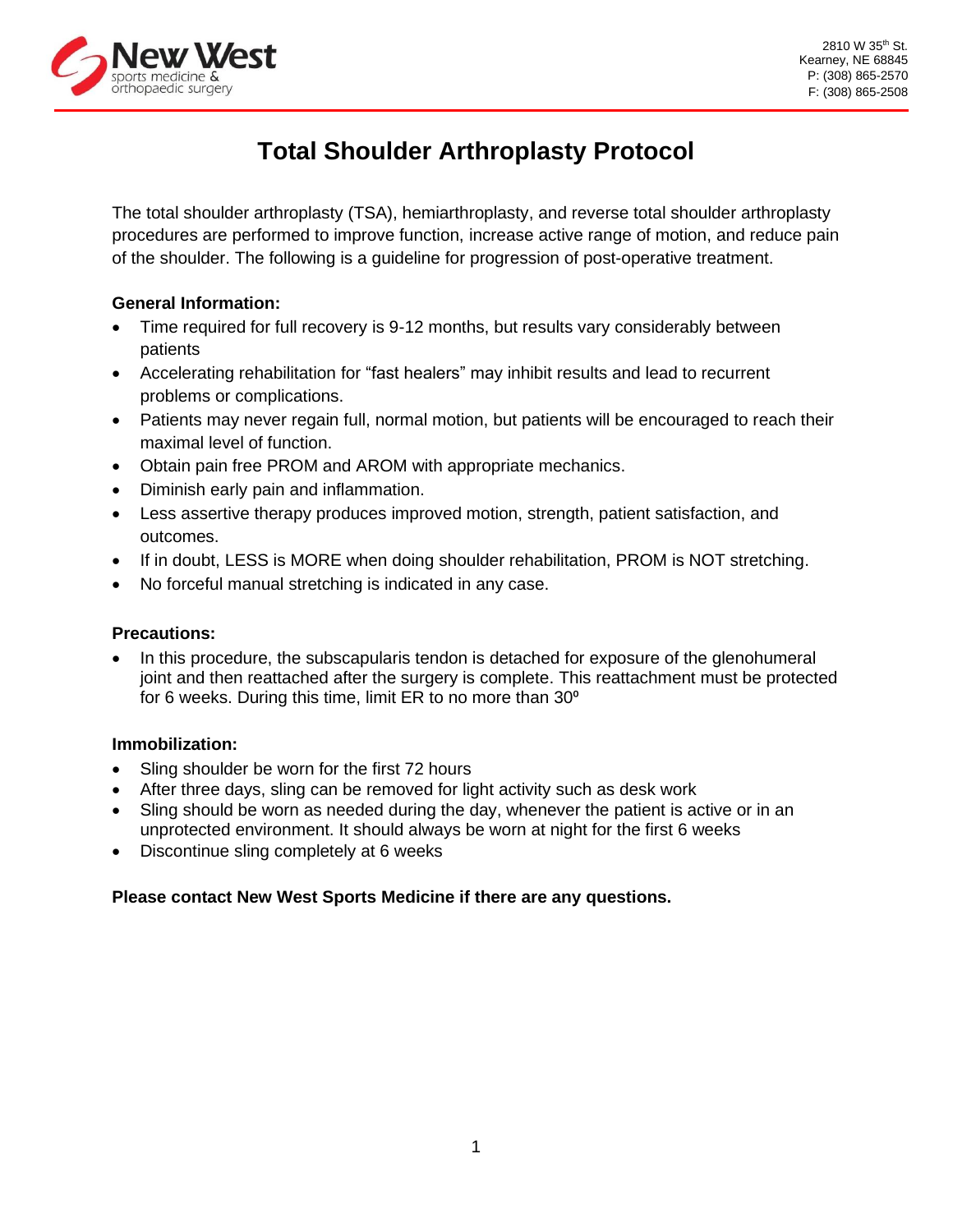## **1 st Post-Op Visit**

- Wound inspection
- Patient education
	- o No active shoulder motion for 4 weeks, all planes
	- o No active internal rotation for 6 weeks
	- o Sling use as directed by physician
	- o Keep wound dry
	- o Icing 3x/day for 20 minutes
- Exercise:
	- o Pendulum circles without weight (30 seconds CW/CCW 4x/day)
	- o AROM exercises:
		- **Elbow flexion/extension**
		- Wrist flexion/extension, supination/pronation
		- Hand grips
- Modalities and Ice PRN

#### **1 Week Post-Op**

- Wound Check
	- $\circ$  If wound is sealed, the patient may shower without cover, but do not soak
- Exercise
	- o Pendulum exercises
	- $\circ$  Supine AAROM with cane in flexion to patient tolerance, ER to 20 $^{\circ}$ 
		- PRN with therapist only
	- o Wrist ROM, gripping exercises
- Modalities and Ice PRN

#### **2-6 Weeks Post-Op**

- Wound Check
	- $\circ$  If wound is sealed, the patient may shower without cover, but do not soak
- Exercise
	- o AAROM
		- Flexion and ER- **limit ER to 30<sup>°</sup> or as directed by physician**
		- With cane- progress to finger ladder/wall climb/pulley system
		- **Pulleys** for home exercise program
		- Pendulum exercise with light weight
		- Progressive resistive exercises:
			- Shoulder shrugs
			- Scapular retractions
			- Gripping exercises
			- Wrist supination/pronation
			- Wrist flexion/extension
- Modalities and Ice PRN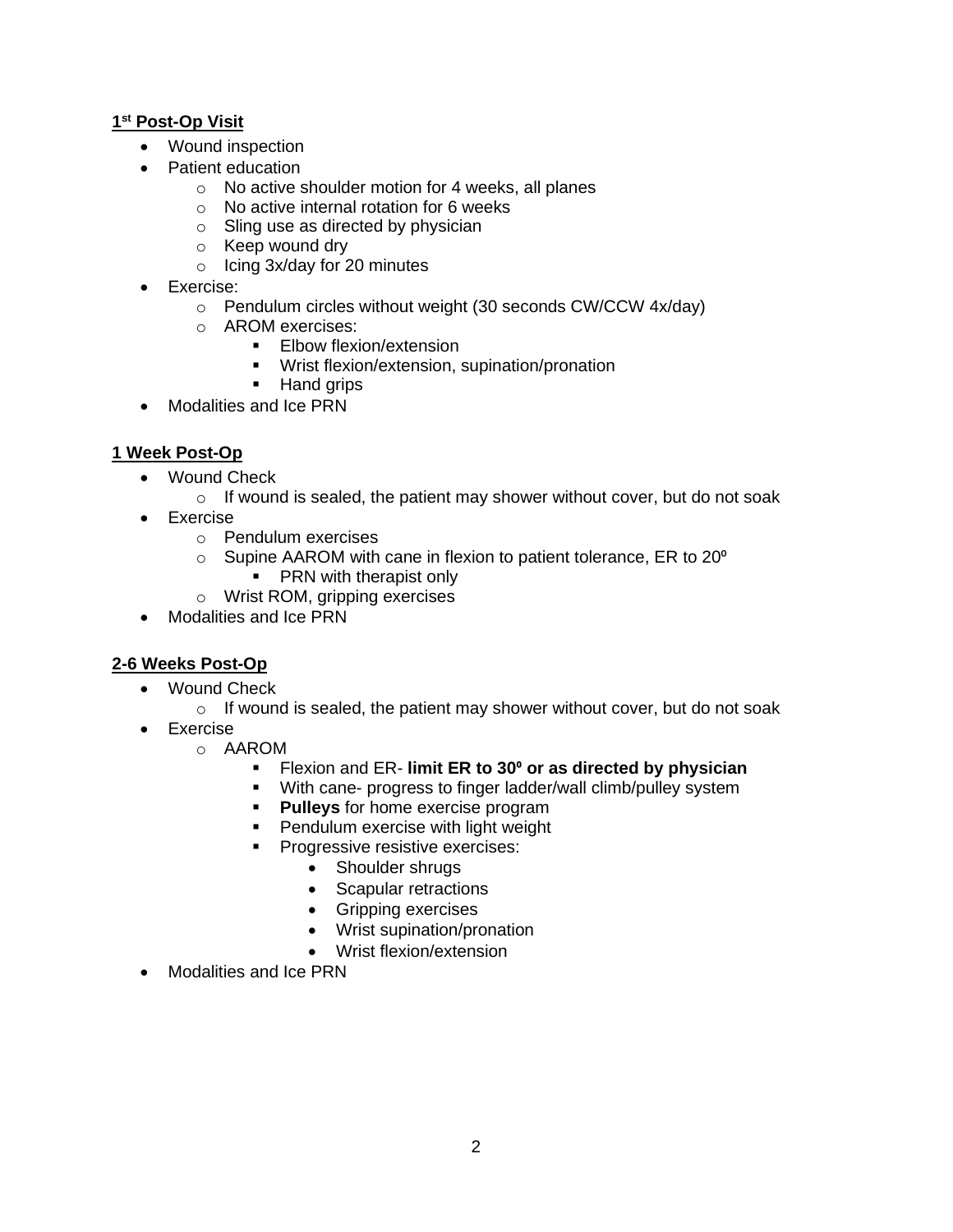# **6 Weeks Post-Op**

- Discontinue sling use
- Exercise:
	- o AROM
		- **EXECUTE:** All planes **Limit ER to 45<sup>°</sup>**
	- o Progressive resistive exercise **(pain free)**—continue as previous adding:
		- Theraband: bilateral mid row, tricep extension at 0<sup>°</sup> abduction, low row
			- Never cross 0° of shoulder extension with row exercise
		- **Rhythmic stabilization**
- Grade I/II glenohumeral joint mobilization as indicated only
- Modalities and Ice PRN

## **8 Weeks Post-Op**

- Full PROM, ER to 60°, and advance to full AROM
	- o May add **gentle** stretching in forward flexion (if lacking)
	- o Never stretch in abduction and external rotation
- Exercise:
	- o Progressive resistive exercise **(pain free)**—continue as previous adding:
		- Low resistance with high repetition as tolerated by pain:
			- Flexion
			- Scaption (limit to 70<sup>o</sup>)
			- Bent-over single arm row
			- Prone Extension (if patient can tolerate prone position)
- Grade I/II glenohumeral joint mobilization as indicated
- Modalities and Ice PRN

#### **10 Weeks Post-Op**

- Full PROM, ER to 60°
	- $\circ$  May start gentle passive stretching in other planes (FF, Abd, IR, ER)
- **Exercise** 
	- o Progressive **pain free** resistive exercise continue as previous, adding:
		- Light Bicep Curls
			- Hold until 12 weeks if biceps tenodesis performed
	- $\circ$  Progress weight and ROM as tolerated by patient with open chain exercises and proprioceptive activities
- Glenohumeral joint mobilization as indicated
- Modalities and Ice PRN

# **12 Weeks Post-Op**

- The patient should have full AROM, ER to 60<sup>°</sup>
	- $\circ$  Continue gentle passive stretching to achieve full ROM (FF, Abd, IR, ER)
- Exercise
	- $\circ$  Progressive pain free resistive exercise continue as previous, adding closed chain exercises **only if appropriate.**
- Glenohumeral Mobilization as indicated
- Modalities and Ice PRN